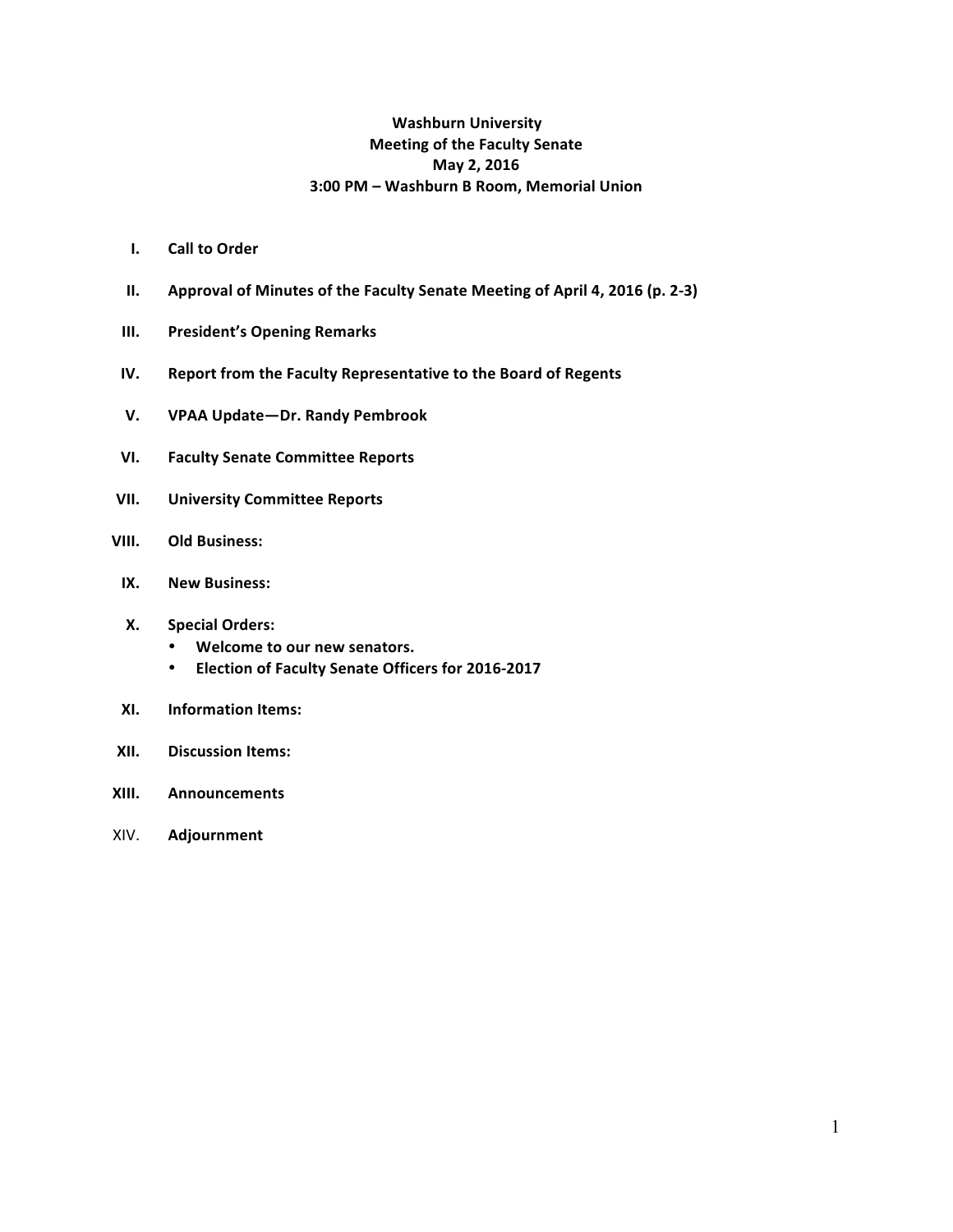## **Washburn University Meeting of the Faculty Senate April 4, 2016 3:00 PM – Washburn B Room, Memorial Union**

#### **PRESENT:**

Alexander (Rebecca), Ball, Francis, Kwak, Mansfield, Mastrosimone, Memmer, Moddelmog, Palbicke, Petersen, Routsong, Russell, Schmidt, Schnoebelen, Scofield, Sourgens, Steinroetter, Stevens, **Stevenson, Wohl, Worsely**

### **ABSENT:**

Alexander (Ryan), Childers, Farwell, Garritano, Jackson, Mapp, McHenry, Pembrook, Porta, Sadikot, Sanchez, Smith, Stacey, Treinen, Tutwiler, Weiner, Zwikstra

> **GUESTS: Gleason, Hickman, Peterson, Snook**

- **XV. President Ball called the meeting to order at 3:05pm.**
- XVI. The minutes of the Faculty Senate Meeting of March 21, 2016 were approved.
- **XVII.** President's Opening Remarks: Please ask potential nominees for President of the Senate permission before nominating them. Please pass on these names to Ball as you know about them.
- **XVIII.** Report from the Faculty Representative to the Board of Regents: NONE
- **XIX. VPAA Update—Dr. Randy Pembrook: NONE**
- **XX. Faculty Senate Committee Reports: NONE**
- **XXI. Special Orders**
	- Correction of approved Senate minutes (August 2015 through February 2016): Bruce Mechtley was accidentally listed as a member of the Senate and has been noted as absent at all meetings this year while he was never on Senate. Those in attendance voted to correct this **oversight with this special order.**
- **XXII. University Committee Reports**
	- **The Graduate Council meeting minutes from February 22, 2016 were received.**
- **XXIII. Old Business:** 
	- 16-8 Kansas Insurance Certificate (presented by Tom Hickman). Petersen asked if the certificate was awarded without a residency requirement? Ball clarified that they receive the certificate from the home school. The proposal was passed.
	- 16-9 BM in Music Performance Guitar Emphasis (presented by Snook). Russell asked about the hiring of an adjunct for this degree; would the enrollment be big enough for this to run? Snook